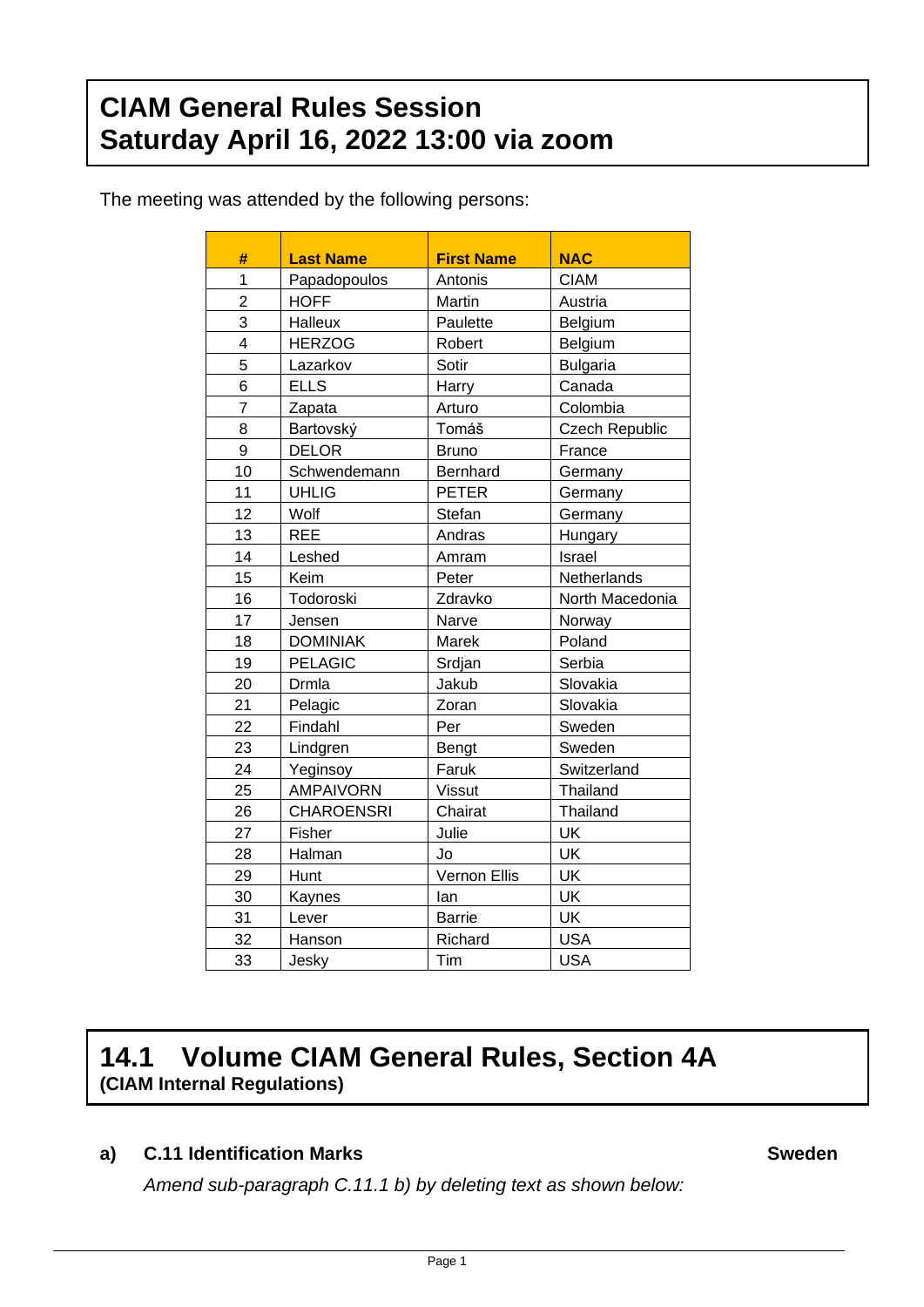b) A model aircraft must not carry a national identification mark, an FAI licence **Unique ID** number **or** an FAI sticker or any other reference which relates to any person other than the competitor. At the processing of the model aircraft, the organiser must mark each FAI sticker (if required).

Reason: The main reason for deleting '*or any other reference*' is that now, with the new Airspace regulations in many countries, this part of the rule forbids juniors to compete in a legal way. In Sweden a junior up to age 18 MUST have a senior's drone ID on the model to fly in a legal way, and the present text makes it illegal for a junior to compete in the eyes of the Sporting Code. It is also quite open for interpretation. Is it legal to fly a model with the factory name or model name on it? That's for sure also a reference to someone other than the pilot. And we frequently see pilots competing with models that have factory names or commercial model names on them.

**Proposal was amended by the F1 S/C meeting and as amended it is unanimously recommended by the CGR volume session meeting.**

## **b) A.13 CIAM AWARDS Bureau**

The current CIAM awards are:

- Aeromodelling Gold Medal
- Alphonse Penaud Diploma
- Antonov Diploma
- Andrei Tupolev Medal
- Andrei Tupolev Diploma
- Frank Ehling Diploma
- **CIAM Legends**

The characteristics of each CIAM award are defined in FAI By-Laws (7.7). Submissions of nominations for CIAM awards must be received on the standard forms by the FAI Office no later than 15th November.

### **Addition for the FAI By-laws**

THE CIAM LEGENDS MEDAL History. This Medal was established in 2022 and first awarded in 2023.

Eligibility: The medal is reserved for those who have in the past obtained at least three (3) times the title of FAI World Champion in any Aeromodelling or Space Models class. The World Champion title may be gained in different classes. This medal is for individuals only.

Proposals may cover any period of time up to 31st of December of the preceding year.

Frequency and Number. No restrictions other than no athlete shall not be awarded with this medal more than once.

Nomination and Approval Process. Nominations, giving full information about the candidate's achievements up to 31st December of the preceding year, must be submitted on standard forms, available from the FAI Secretariat, and must arrive at the FAI Secretariat by 15th November of each year. In other respects, procedures